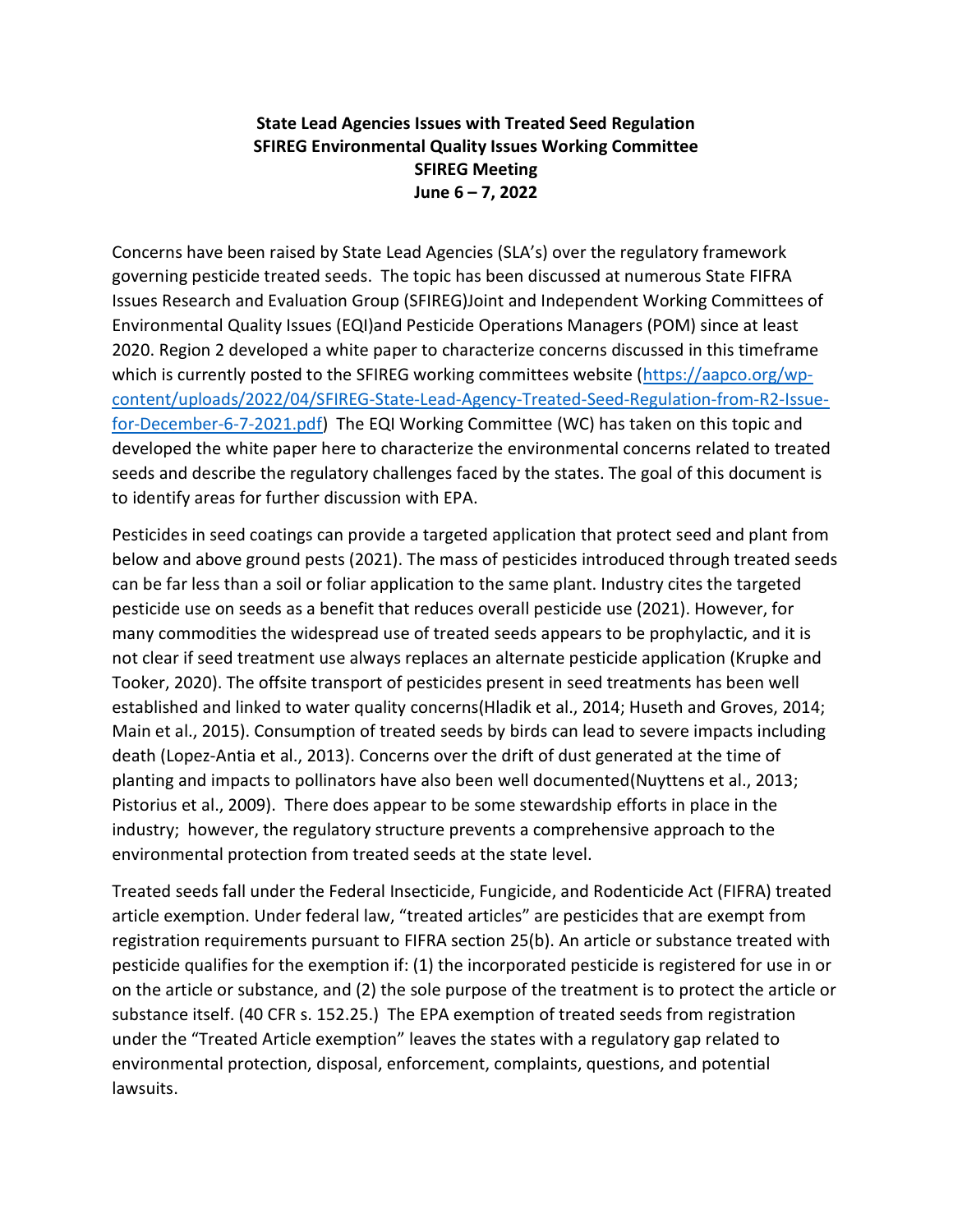SLA's have the ability to register seed treatment products used to coat treated seeds when the coating process takes place in their state. However, once a seed is coated the resultant treated seed is considered exempt from registration and thus there is no clear mechanism to address interstate commerce of treated seed. In other words, if SLAs focused efforts on registration tools to address the potential impacts of seed treatment products to the environment once the resultant seed was planted, this would not provide comprehensive review of environmental impacts of seeds that could be legally planted in that state. If states were to instead develop a registration process for treated seeds, this would be in conflict with EPA inclusion of treated seeds in the treated article exemption. New York is currently considering legislative action that would prohibit the use of neonicotinoid treated seeds in the state.

Treated seeds ready for sale are sold in seed bags. The labeling requirements for seed bag tags fall under the Federal Seed Act (FSA) and United Stated Department of Agriculture (USDA). The FSA requires treated seed be labeled to include 1) either the pesticide active ingredient or the tradename of the seed treatment product, and 2) caution statements related to the most toxic chemical used (most seed treatment products include multiple active ingredients). In addition, seed treatment product labels often include seed bag labeling requirements. EQI has identified some FIFRA seed treatment product labels with a 'seed tag labeling' section where EPA identifies language to be included on seed bag tags. There are a few examples with numerous requirements such as state level limitations on use, disposal instructions, or details on how planting of seeds would translate to mass of active ingredient per planted area. However, it is unclear whether states have the authority to enforce on a seed bag label. Further, SLAs likely do not have pesticide regulatory agencies prepared to inspect and enforce on seed bag labels.

The EQI committee understands that in December of 2021, The Center for Food Safety sued US EPA for the agency's failure to regulate pesticide-treated seeds and lack of response to a 2017 formal petition. Should this lead to regulatory changes at the federal level, an open dialogue of how the specifics of those changes could impact SLAs would be welcome.

## Key Questions

- What data is available to track the active ingredients used in seed treatment products on specific commodities?
- How can tracking of treated seeds be improved or accomplished?
- Industry cites that wide scale use of treated seeds is vital for protecting seeds and emerging crops during the early growing season; however, does the prophylactic use represent a replacement of other types of applications?
- Can states use label information transferred onto seed bag tags to enforce under existing authorities? Would US EPA registration number printed on seed bag tags enhance this authority?
- What is the potential wide-scale impact to pollinators including native pollinators?